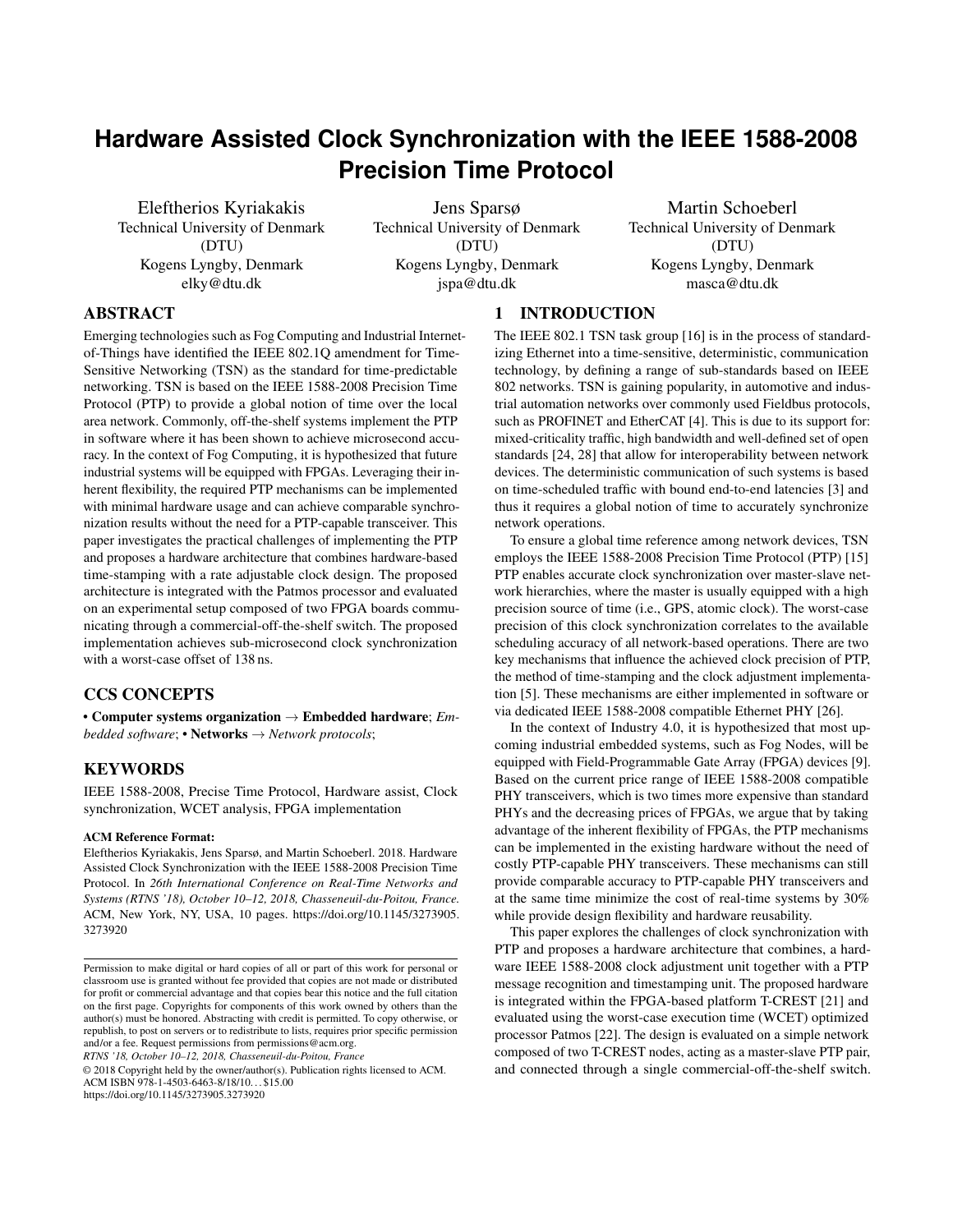RTNS '18, October 10–12, 2018, Chasseneuil-du-Poitou, France Eleftherios Kyriakakis, Jens Sparsø, and Martin Schoeberl

The achieved clock synchronization between the two nodes is evaluated regarding two metrics, accuracy as average mean and jitter as standard deviation. The results are compared against a WCET analyzable software-based implementation of PTP. The contributions of this paper are:

- A hardware design that allows for network nodes to synchronize with sub-microsecond accuracy using standard PHYs.
- A WCET analysis of the PTP software-stack implementation.
- An evaluation of the achieved synchronization and the identified parameters affecting its accuracy and jitter.

The paper is organized in 6 sections: Section [2](#page-1-0) provides the reader with a background on the fundamental concepts involved in the IEEE 1588-2008 PTP as well as a short introduction on the T-CREST platform and the WCET optimized processor Patmos. Section [3](#page-2-0) reviews the challenges of implementing PTP and the different approaches that have been used. Section [4](#page-3-0) presents the proposed hardware architecture and describes its integration with the T-CREST platform. Section [5](#page-5-0) describes the experimental setup and presents the evaluation of the collected data from the implementations. Finally, Section [6](#page-7-0) concludes the paper.

# <span id="page-1-0"></span>2 BACKGROUND

Different protocols have been developed over the years to achieve time synchronization between networked devices. The Network Time Protocol (NTP) [\[14\]](#page-8-5) is one the most widely used protocols due to its compatibility with the Internet protocol as well as simple operation. It uses a polling mechanism where devices request the current time from a server to update their own notion of time. This protocol does not consider the network propagation delays along the path of the time server response and thus it can lead to significant offset and jitter. Filtering algorithms are usually implemented to reduce network-induced jitter and under special conditions (i.e., in local area networks), NTP can achieve sub-millisecond accuracies. However, this is not sufficient for real-time systems which often require microsecond precision.

# 2.1 IEEE 1588-2008 PTP

The IEEE 1588-2008 standard introduced PTP as an alternative mechanism to NTP to allow for sub-microsecond clock synchronization on local area networks. PTP is an Ethernet-based protocol that uses a periodic exchange of messages based on a master-slave network topology. This allows the precise calculation of each slave's clock offset, relative to its master, by considering the propagation delay of the message [\[5\]](#page-8-3). PTP is a distributed protocol that requires each ethernet port of an IEEE 1588-2008 compatible network device to execute the same stack of operations and implement the following fundamental blocks:

- IEEE 1588-2008 software stack
- IEEE 1588-2008 clock
- Clock adjustment
- Timestamp capturing
- Frame/Packet recognizer

These blocks can be implemented either in software or hardware and the most common cases are reviewed in Section [3.](#page-2-0) Each IEEE 1588-2008 network port can be either in a PTP\_MASTER state or

<span id="page-1-1"></span>

Figure 1: Simplified overview of the IEEE 1588-2008 PTP message flow. The example assumes a link delay of 1 second and variable delays  $x_i$  associated with each timestamp  $t_i$ 

a PTP\_SLAVE state. The port's state can be explicitly defined or implicitly by the best master clock selection algorithm. This paper focuses on the clock synchronization between two network devices, and thus the operation of the best master clock algorithm is out-of the scope of this paper. It is assumed that all ports are explicitly defined as PTP\_MASTER or PTP\_SLAVE.

The calculation of the slave clock offset involves two metrics, *offset* and *delay* which are estimated using four timestamps *t*1, *t*2, *t*3, and *t*<sup>4</sup> that are generated based on the messages, SYNC, FOL-LOW\_UP, DELAY\_REQ and DELAY\_REPLY respectively. There are two synchronization mechanisms supported by the PTP protocol, the one-message model and the two-message model. The one-message model can be used when high precision is not an application requirement and thus the message FOLLOW\_UP containing the precise time of SYNC transmission  $(t_1)$  is not sent.

This paper implements the two-message model whose operation is illustrated in Figure [1](#page-1-1) and described below. The master port M is responsible for periodically broadcasting SYNC messages and storing the transmission time in the timestamp *t*1. Each SYNC message is followed by a FOLLOW\_UP message containing the timestamp *t*1. The slave port  $S$  keeps a receipt timestamp  $t_2$  of the SYNC message and together with the timestamp  $t_1$  contained in the FOLLOW\_UP message it can estimate its *offset* from the master clock, but this does not take into consideration the transit time of the received messages. To calculate the propagation *delay* involved in the transmission, the slave port S sends a DELAY\_REQ message to the master port M and keeps a transmit timestamp  $t_3$ . The master port **M** that receives the message replies with a DELAY\_REPLY message containing the exact time it received the request *t*4. The PTP slave can now accurately calculate its offset from the master taking into consideration also the transmission delay involved in their communication path. The use of the gathered timestamps by the slave in the calculations is shown in Equation [1](#page-1-2) as described in [\[5\]](#page-8-3).

<span id="page-1-2"></span>
$$
offset = t_2 - t_1 - delay \tag{1}
$$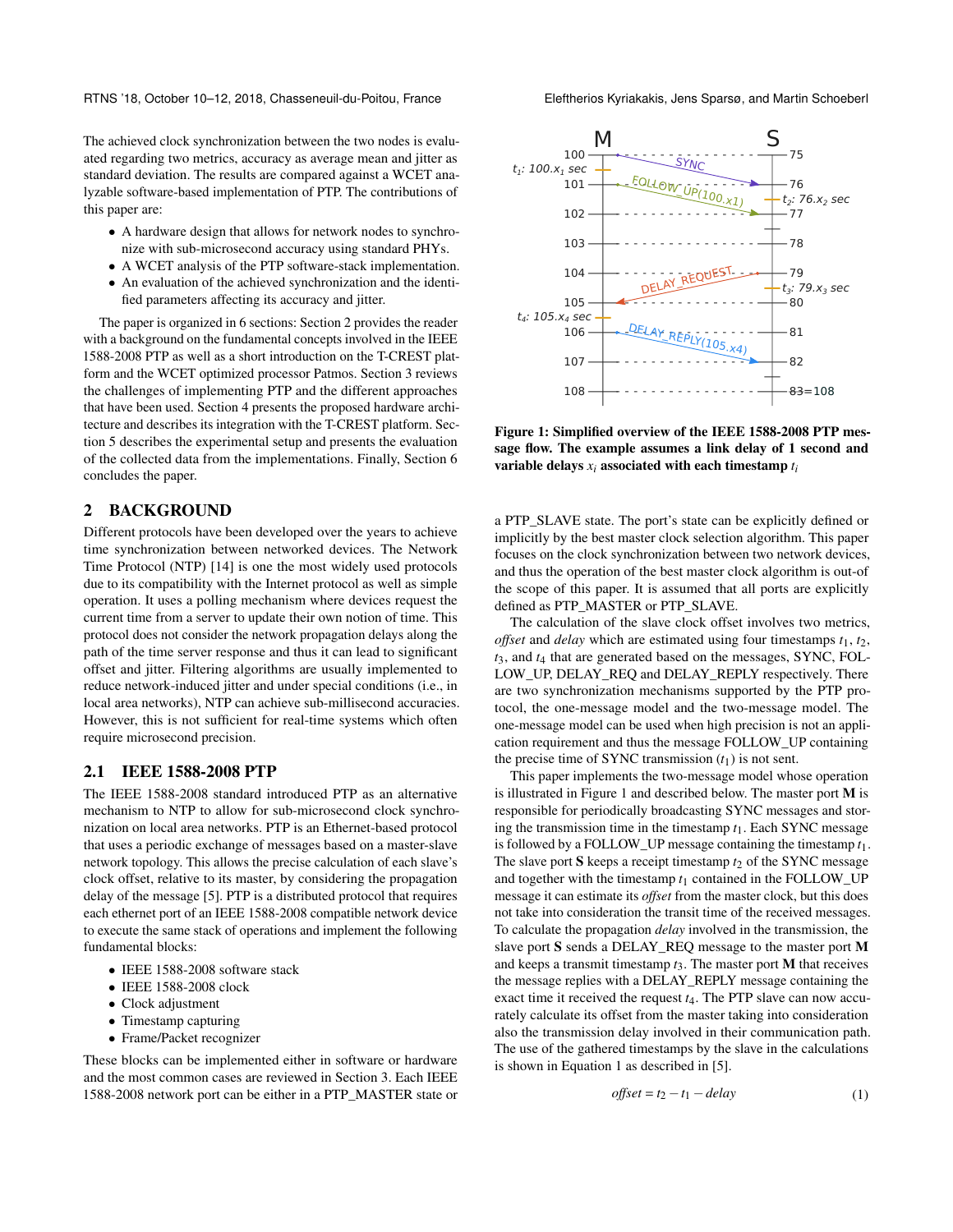where:

$$
delay = \frac{dA + dB}{2}
$$

$$
dA = t_2 - t_1
$$

$$
dB = t_4 - t_3
$$

The example PTP synchronization, presented in Figure [1,](#page-1-1) assumes a propagation delay of 1 second and variable delays  $x_i$  associated with each timestamp *ti* . These delays correspond to the time interval between the actual transmission of a PTP message and the moment the timestamp is captured. Considering the timestamp capture delay variations in Equation [1](#page-1-2) we calculate:

offset = 
$$
t_2 + x_2 - t_1 + x_1
$$
  
\n
$$
- \frac{1}{2} (t_2 + x_2 - t_1 + x_1 + t_4 + x_4 - t_3 + x_3) \Rightarrow
$$
\noffset =  $\frac{1}{2} (t_2 - t_1 + t_3 - t_4 + x_2 - x_1 + x_3 - x_4)$ 

Thus we can derive that the approximate jitter is:

<span id="page-2-1"></span>
$$
jitter = \frac{1}{2} (x_2 - x_1 + x_3 - x_4)
$$
 (3)

As illustrated in Equation [3](#page-2-1) the need for time-predictable timestamp capturing (timestamping) is a crucial step in calculating the precise clock offset and every component that handles a PTP message, until the timestamp is registered, increases the synchronization error by a small amount. The IEEE 1588-2008 standard defines that timestamping should occur precisely when the last bit of the start-offrame (SOF) byte of an Ethernet frame is received as illustrated in Figure [2.](#page-3-1) However, depending on the timestamping technique used this cannot always be achieved. In general, there are three common ways of implementing timestamping as discussed in literature [\[5\]](#page-8-3):

- (1) Software-based timestamping, is handled in software at the reception/transmission of an Ethernet frame from the MAC layer. The application has to interface with the MAC controller, pack/unpack the frame and check for valid PTP message, or at the transmission of a PTP frame.
- (2) MAC-based timestamping, is handled by dedicated hardware on the MAC layer, most often implemented by an FPGA or a micro-controller. The hardware unit is responsible for parsing and timestamping the received frame from the PHY.
- (3) PHY-based timestamping, is handled by a dedicated PHY device that incorporates both an IEEE 1588-2008 Clock and a PTP frame recognition & timestamping unit.

#### 2.2 Experimental Platform

The implementation and evaluation described in this paper is built around the open-source platform T-CREST [\[21\]](#page-9-5).

T-CREST is an FPGA-based multi-core platform that has been developed for on-going research in real-time applications and is based around the WCET-optimized processor Patmos [\[22\]](#page-9-6). Patmos is a time-predictable, dual-issue, RISC processor that has been designed with focus on WCET analysis. It uses special WCET-optimized instruction and data caches along with private scratchpad memories for instructions and data. It is supported by an LLVM-based [\[11\]](#page-8-6) compiler, also optimized for WCET and by the WCET analysis tool *platin* [\[8\]](#page-8-7).

Hardware Assisted Clock Synchronization with PTP RTNS '18, October 10–12, 2018, Chasseneuil-du-Poitou, France

The tool *platin* performs static analysis to compute the WCET of a certain code segment by using the information generated and preserved during compilation to determine a control flow graph. Together with low-level timing information of the processor architecture it can calculate a safe WCET of the analyzed code segment.

This work is integrated with the T-CREST platform as part of an on-going effort to provide support for time-triggered communication over TSN networks. Patmos is used to provide a time-predictable execution of the PTP software stack and together with the WCET analysis tool *platin* it is used to identify software-based causes of jitter in the PTP clock synchronization.

# <span id="page-2-0"></span>3 RELATED WORK

This section reviews the challenges and common approaches of implementing PTP, including timestamping and clock correction methods, as well as presents a state-of-art clock synchronization implementation.

Regarding the implementation of a PTP timestamping mechanism, different solutions have been presented that each tries to address different system challenges.

Software-based timestamping is very simple to implement in existing systems as it does not require any additional hardware. However, it can introduce significant jitter since the application runs in user space and its performance cannot be guaranteed. Both the processor load and the delay with handling interrupts or checking flags impact the precise moment of timestamping and lead to error offset and jitter. This is investigated in [\[2\]](#page-8-8), where it was shown that under special conditions (i.e., low network traffic, high bit-rate connection) this implementation can achieve sub-millisecond clock synchronization.

MAC-based timestamping can be found implemented in modern commercial micro-processors, such as the STM32F105xx or the STM32F107xx [\[23\]](#page-9-7) where the clock synchronization has been characterized by [\[29\]](#page-9-8). To the best of our knowledge, the implementation challenges and performance of this method have not been thoroughly investigated for IEEE 1588-2008 PTP. Related works such as [\[6\]](#page-8-9) have investigated the concept of packet reception and timestamping using the AS6802 [\[10,](#page-8-10) [27\]](#page-9-9) synchronization algorithm but the implementation or the precision of the achieved clock synchronization are not discussed. Designs for hardware-based PTP timestamping have been presented in [\[17,](#page-9-10) [20\]](#page-9-11), but they have not been implemented in a real system nor evaluated in terms of their clock synchronization precision.

Finally, PHY-based timestamping has been implemented in commercial packages such as the Texas Instruments PHYTER [\[26\]](#page-9-4). This off-the-shelf component has been used in different works [\[12,](#page-8-11) [18\]](#page-9-12) where it is presented that it can ensure nanosecond accuracy clock synchronization.

Regarding the clock correction mechanism, the IEEE 1588-2008 standard does not define an algorithm or procedure for adjusting the slave clock despite this having a significant influence on the overall precision of the system. Different approaches have been implemented to adjust the clock including:

• Clock rate adjustment by pulse addition and swallowing. An algorithm has been proposed by [\[30\]](#page-9-13) and the procedure is also described in [\[5\]](#page-8-3).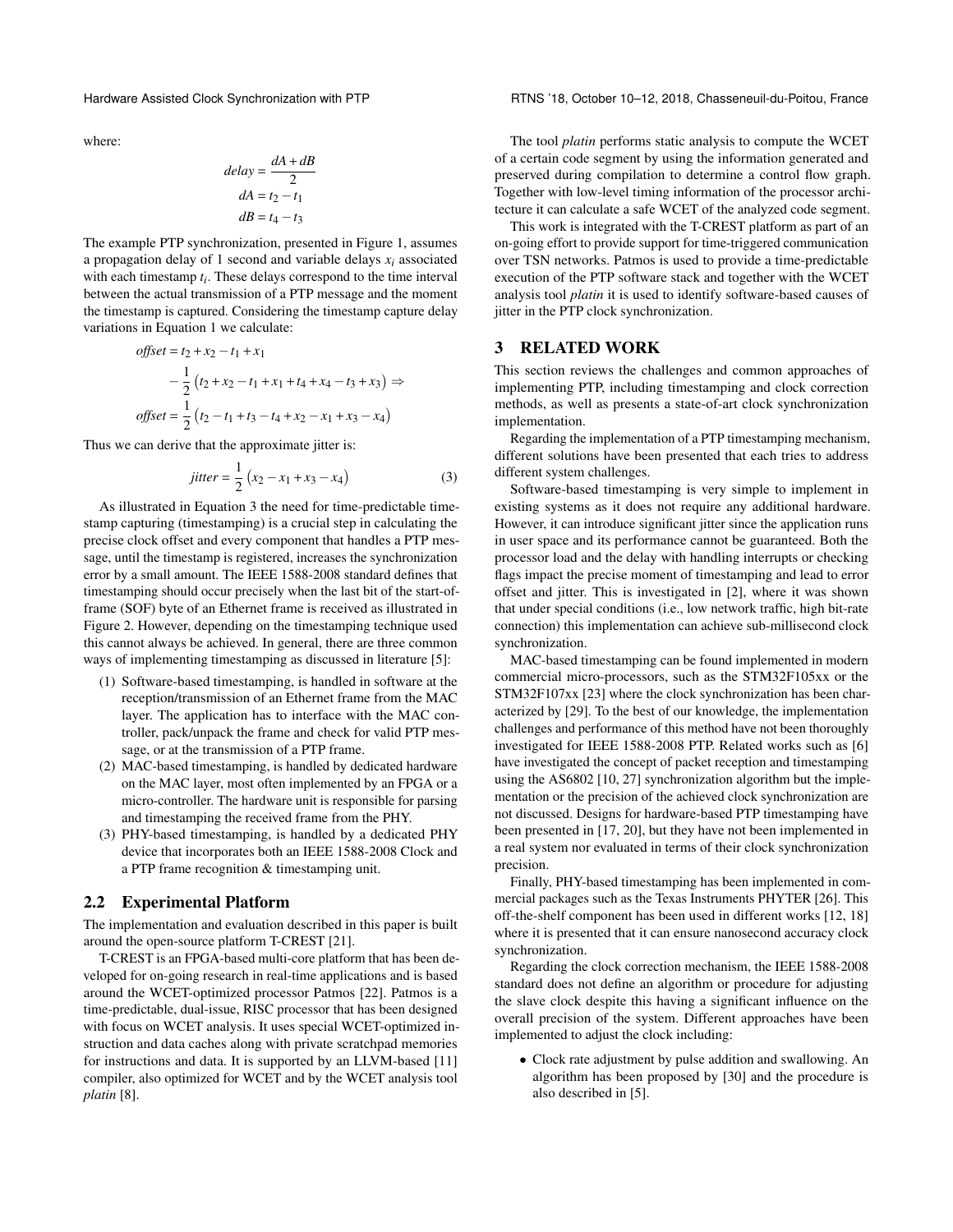<span id="page-3-1"></span>

Figure 2: PTP Ethernet frame format depending on Ethernet Type. Moment of timestamping *ti* is illustrated at SOF byte.

• Error register maintenance instead of clock correction. This technique is discussed in literature [\[5\]](#page-8-3). The error register is updated with the current offset from the master clock while the slave clock is never modified.

Finally, PTP has also been investigated in simulation to identify common sources of jitter and their effects on the synchronization as well as to estimate the best achievable clock synchronization in multi-hop large-scale networks [\[7\]](#page-8-12). The results show that the precision reduces as the number of hops increases and guaranteed precise synchronization proves challenging as the network scales.

At this point it is worth mentioning that research at the European Organization for Nuclear Research (CERN) has demonstrated the versatility of PTP and has shown that sub-nanosecond accuracy is possible. The developed application called White Rabbit [\[13\]](#page-8-13) made use of PTP and Synchronous Ethernet standards on a custom network built on fiber optic links. The application achieved sub-nanosecond precision in the range of 135.25 ps with a standard deviation of approximately 6 ps.

This paper differs from related work as it aims to realize and evaluate an FPGA implementable architecture, able to provide nanosecond precision between master-slave node pairs using the IEEE 1588- 2008 PTP on standard LAN networks without the use of dedicated PTP-capable Ethernet PHY hardware.

### <span id="page-3-0"></span>4 DESIGN AND IMPLEMENTATION

This section presents the hardware architecture that integrates with T-CREST, the proposed hardware-assist logic, for timestamping and clock adjustment, and finally the PTP software stack that is used to control and evaluate the design.

# 4.1 Hardware Architecture

The proposed hardware architecture, presented in Figure [3,](#page-3-2) is integrated with the T-CREST platform as a single IP core that interfaces with the Patmos processor. Its functionality is to snoop on the media independent interface RX/TX channels between the PHY and the MAC controller for PTP messages and provide times stamps for their arrival and departure accordingly. The unit is composed of three functional entities:

<span id="page-3-2"></span>

Figure 3: Implementation of PTP Hardware-Assist unit inside a T-CREST node. PHY TX/RX signals are split between the MAC controller and the hardware-assist PTP unit.

- (1) The two *RX/TX timestamp units* (TSUs) that parse and timestamp a received or transmitted PTP frame, based on the SOF byte (see Figure [2\)](#page-3-1). The units also include an interrupt/flag signal that is raised when a PTP frame has been parsed successfully and a valid timestamp is available for reading.
- (2) The *IEEE 1588-2008 Clock* is composed of two counters representing seconds and nanoseconds that operate under a pre-scaled frequency. This unit is augmented with the proposed clock adjustment mechanism. In addition, it includes a configurable timer interrupt which can be used to schedule time-triggered network operations.
- (3) The *PTP software stack*, executing on the Patmos processor, is responsible for the PTP message exchange as well as the offset calculation. The software stack is also responsible for managing the time-stamping, either by reading the *RX/TX timestamp units* or by reading the *IEEE 1588-2008 Clock* as well as for controlling the clock adjustment mechanism.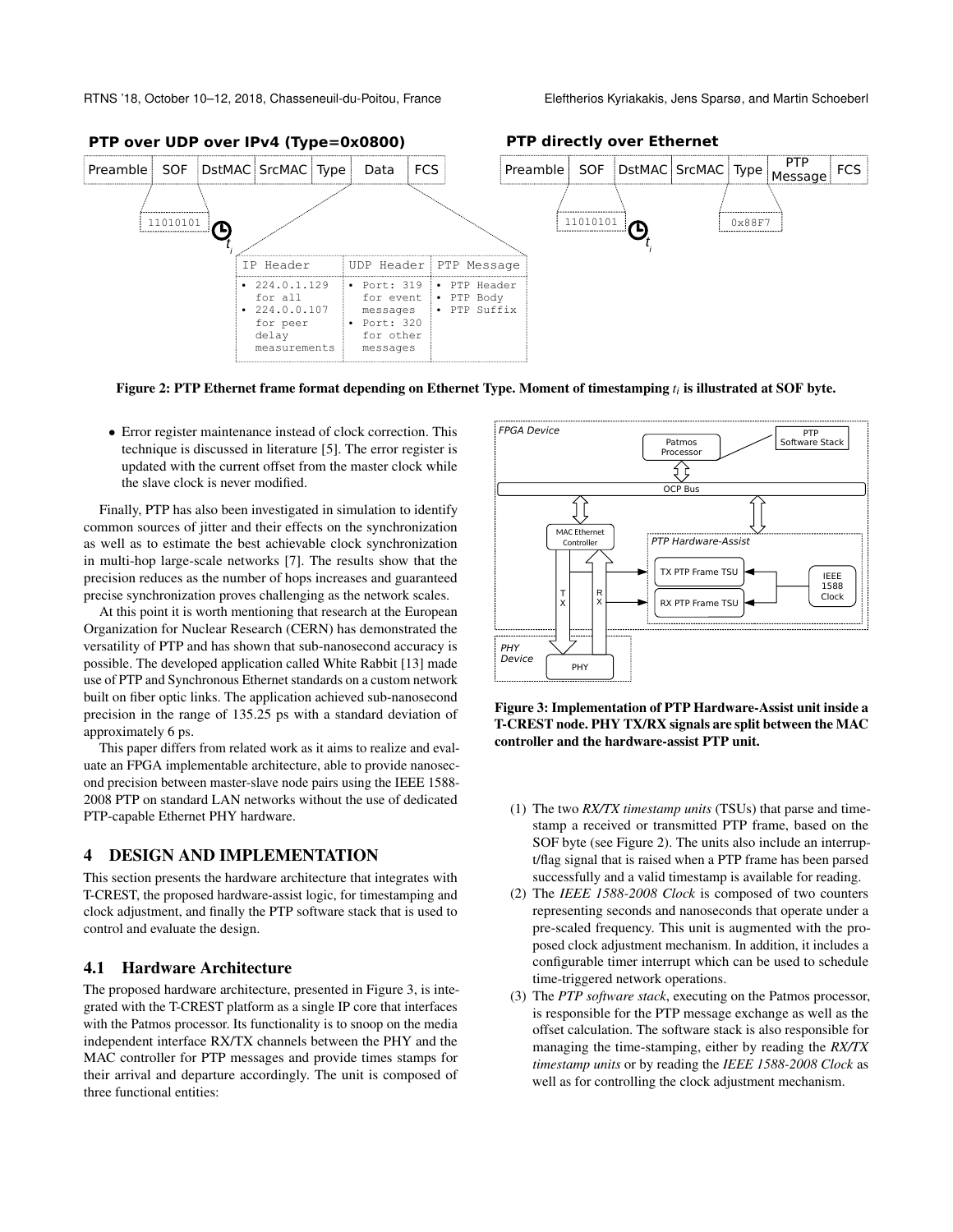<span id="page-4-0"></span>

Figure 4: Implementation of the proposed RX/TX PTP timestamp unit (TSU).

### 4.2 RX/TX Timestamp Unit

The *RX/TX timestamp unit* (TSU) is presented in Figure [4.](#page-4-0) The hardware unit uses a finite state machine (FSM) to parse Ethernet frames as they are communicated between the PHY and the MAC controller. Incoming nibbles are de-serialized into bytes and consecutively stored into a double-word (64-bit) buffer. The FSM is initialized in the SFD (start-of-frame-detect) state where it waits and checks the double-word buffer until the frame's preamble and SOF sequence (0x55555555555555D5) is detected, at which moment it registers the current *IEEE 1588-2008 Clock* time and transitions to the next state to start parsing the incoming frame. Stepping through the FSM is done by keeping a record of how many bytes have been received at each state and resetting the counter when transitioning to a new state. States DSTMAC and SRCMAC read the Ethernet frame's destination and source MAC address respectively. State ETHTYPE is responsible for recognizing the received Ethernet frame's type and it provides support for the two PTP frame formats (see Figure [2\)](#page-3-1). After the reception of the Ethernet type the state transitions to the IP state and consecutively to the UDP state where it parses the respective protocol headers. If the FSM detects that an IP header does not contain a valid UDP packet or that the UDP header does not contain a valid PTP message it proceeds to transition to state FCS (frame-check-sequence) where it remains until the remaining bytes have been received. When the FSM reaches the PTPHEAD state, it registers the stored IEEE 1588-2008 time along with the PTP message type and a valid bit indicating that a PTP timestamp is available for reading.

#### 4.3 Clock Adjustment

The proposed *IEEE 1588-2008 clock & adjustment* mechanism is presented in Figure [5,](#page-4-1) and is composed of three parts:

- (1) The *clock counter* which consists of a 48-bit nanosecond counter and a 32-bit seconds counter and complies with the time format specified by the IEEE 1588-2008 standard.
- (2) The *abrupt update register* which can be used to instantaneously update the clock to a specific time value
- (3) The *offset correction register* which is used to gradually correct the offset by adjusting the clock rate.

For large offsets (i.e., when a new node is connected to an already synchronized network or epoch changes), the time can be updated

<span id="page-4-1"></span>

Figure 5: Implementation of the proposed IEEE 1588-2008 clock adjustment mechanism. Time-step of 25 ns is related to a clock frequency of 40 MHz and can be tuned accordingly.

through the *abrupt update register*. For small values, the offset can be written directly in the *offset correction register*. The register indexes a look-up table (LUT) based on a set of configurable thresholds. The threshold values for this implementation are chosen empirically and are divided into the following categories for both positive and negative rates:

- $\bullet$   $\pm 1$  ms to  $\pm 1$  us
- $\pm 1$  us to  $\pm 100$  ns
- $\pm 100$  ns to  $\pm 50$  ns
- $\pm 50$  us to  $\pm 1$  ns

The LUT controls the amount added/subtracted to or from the base time-step of the *clock counter* nanosecond counter. The operation increases or decreases the *offset correction register* according to the indexed LUT value and stops when its value reaches zero. This mechanism is based on the pulse addition and deletion technique discussed in Section [3](#page-2-0) and works by gradually correcting the clock offset by increasing or decreasing the rate (time-step) of the *clock counter*. The LUT is indexed by a set of configurable thresholds for the value of *offset correction register*. The LUT rate values are chosen empirically, according to the resolution of the *clock counter* and allow to double the rate or completely stop the counter. Further fine tuning depending on the system's requirements can be applied.

Choosing between correcting the clock offset using the *abrupt update register* or the *offset correction register* is managed in software and can be configured by the PTP\_NS\_OFFSET\_THRESHOLD parameter in code.

# 4.4 PTP Software Stack

The PTP software stack runs on the Patmos processor and involves the execution of a simplified PTP protocol were the master/slave mode is explicitly defined. Although open-source software projects that implement the full IEEE 1588-2008 standard are available [\[19\]](#page-9-14), they are not developed with WCET in mind and are hardly timepredictable, thus they could not be used in our evaluation.

The PTP software stack is responsible for the following tasks:

• Initializing Patmos in master or slave port mode.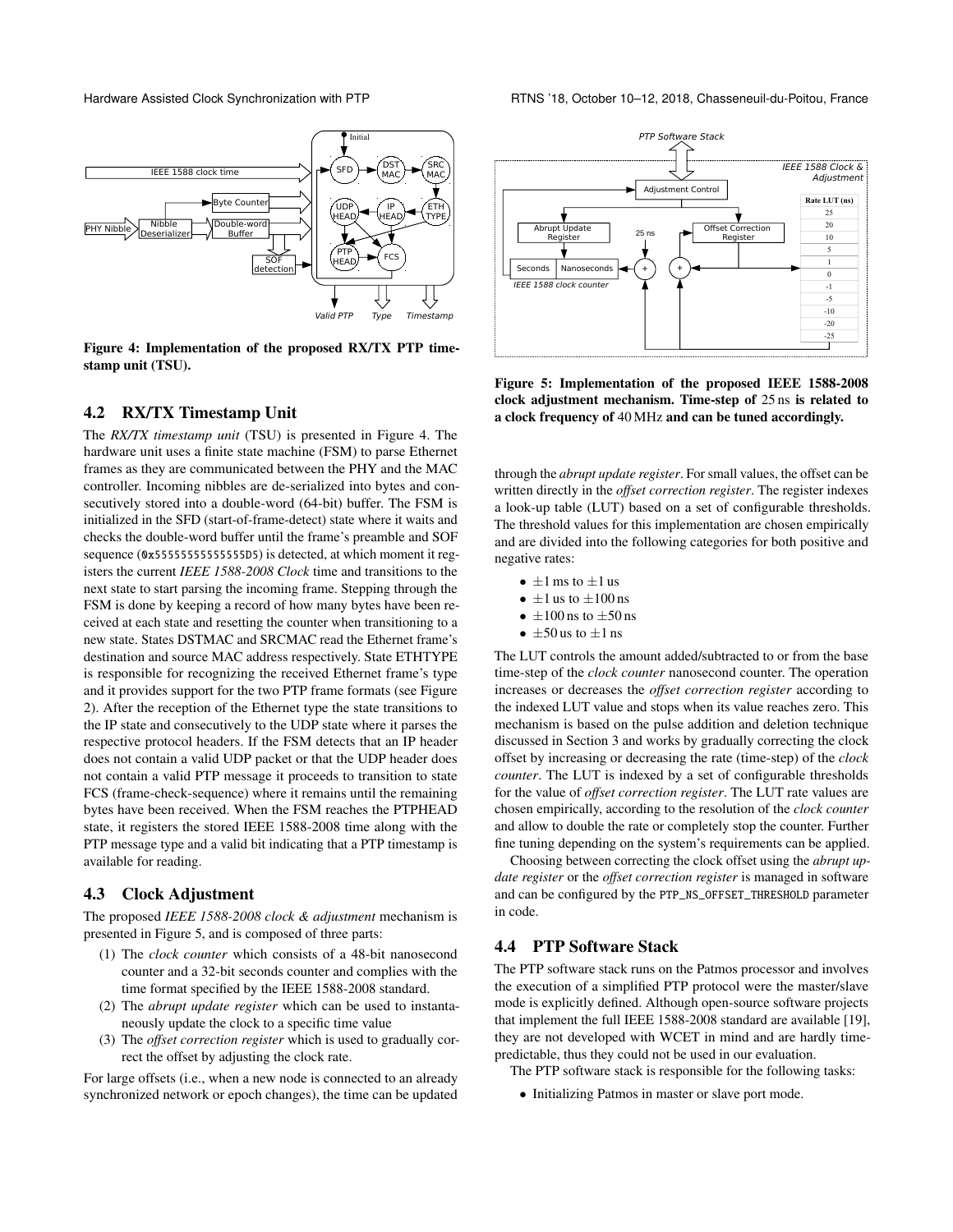RTNS '18, October 10–12, 2018, Chasseneuil-du-Poitou, France Eleftherios Kyriakakis, Jens Sparsø, and Martin Schoeberl

- Performing the clock synchronization, depending on the port mode.
- Reporting the clock offset at each synchronization interval.

The software is implemented in a way that both the PTP\_MASTER and the PTP\_SLAVE share the same codebase with the following functions:

- (1) ptpv2\_issue\_message() involves creating, sending and timestamping the transmission of a PTP message. Checking the completion of the transmission and registering the timestamp is done by function read\_tx\_timestamp().
- (2) check\_ptpv2\_frame(), involves reading the MAC receive buffer, checking the ethernet type field of the frame and responding accordingly. When a PTP frame is detected the function ptpv2\_handle\_message() is called.
- (3) ptpv2\_handle\_message() involves the unpacking, timestamping and the possible clock offset calculation/correction depending on the received PTP message type. Registering the time of reception timestamp is done by calling the function read\_tx\_timestamp(). Correcting the clock offset is done by first calling the functions ptp\_calc\_one\_way\_delay() and ptp\_calc\_offset(), for seconds and nanoseconds respectively, and finally calling the function ptp\_correct\_offset() for adjusting the clock.

Since both the PTP\_MASTER and the PTP\_SLAVE are explicitly defined, their operation was implemented as two simple cyclic procedures presented in Figures [6a](#page-5-1) & [6b](#page-5-1) respectively. The PTP\_MASTER is responsible for issuing SYNC and FOLLOW\_UP messages at a fixed rate as well as checking for any received PTP messages and replying to DELAY\_REQ messages. The PTP\_SLAVE is responsible for checking for any received PTP messages and, if a FOLLOW\_UP message is received, replying with a DELAY\_REQ message.

As presented in [\[2\]](#page-8-8), multi-tasking can have a negative impact on the clock synchronization precision of software-based PTP. Taking this into account, to allow us to compare the performance of the proposed hardware-assist mechanisms with the best-case software execution, the application is implemented on a single task environment on the Patmos processor.

### <span id="page-5-0"></span>5 EVALUATION

This section presents the experimental setup over which the proposed hardware architecture was evaluated as well as its hardware resources. Finally, the collected results from the WCET analysis and the clock synchronization are discussed.

### 5.1 Experimental Setup

The presented hardware architecture was synthesized on two FPGA Terasic DE2-115 boards and explicitly configured as a PTP master/slave pair. The clock synchronization was evaluated on a simple experimental setup composed of the two FPGA boards communicating over a single off-the-shelf switch via a 100 Mbps Ethernet. Each FPGA board used a PLL to generate the internal logic clocks. The Patmos processor was operating at frequency of 80 MHz. The *IEEE 1588-2008 clock* was operating at a frequency of 40 MHz and had a resolution of 25 ns. The PLL input was provided by a commercial off-the-shelf oscillator operating at a nominal frequency of 50 MHz with an accuracy of 50 ppm.

<span id="page-5-1"></span>

Figure 6: Program flow of PTP master and slave

#### 5.2 Hardware Resources

The hardware was synthesized for an Altera Cyclone IV FPGA [\[1\]](#page-8-14). Table [1](#page-6-0) presents the hardware utilization of the proposed PTP Hardware-Assist IP. The values outside the parentheses indicate the aggregate resources used by the entity, while the value inside the parentheses indicate the utilization of the specific entity alone.

The hardware cost of the proposed hardware-assist unit is minimal. The utilization of PTP Hardware-Assist is only 1.7 % of the total available resources of the Cyclone IV FPGA device (114480 Logic Elements) and when compared to the the small-sized processor Patmos, it is 11 % of its total size (13503 LUTs and 8325 Logic Registers).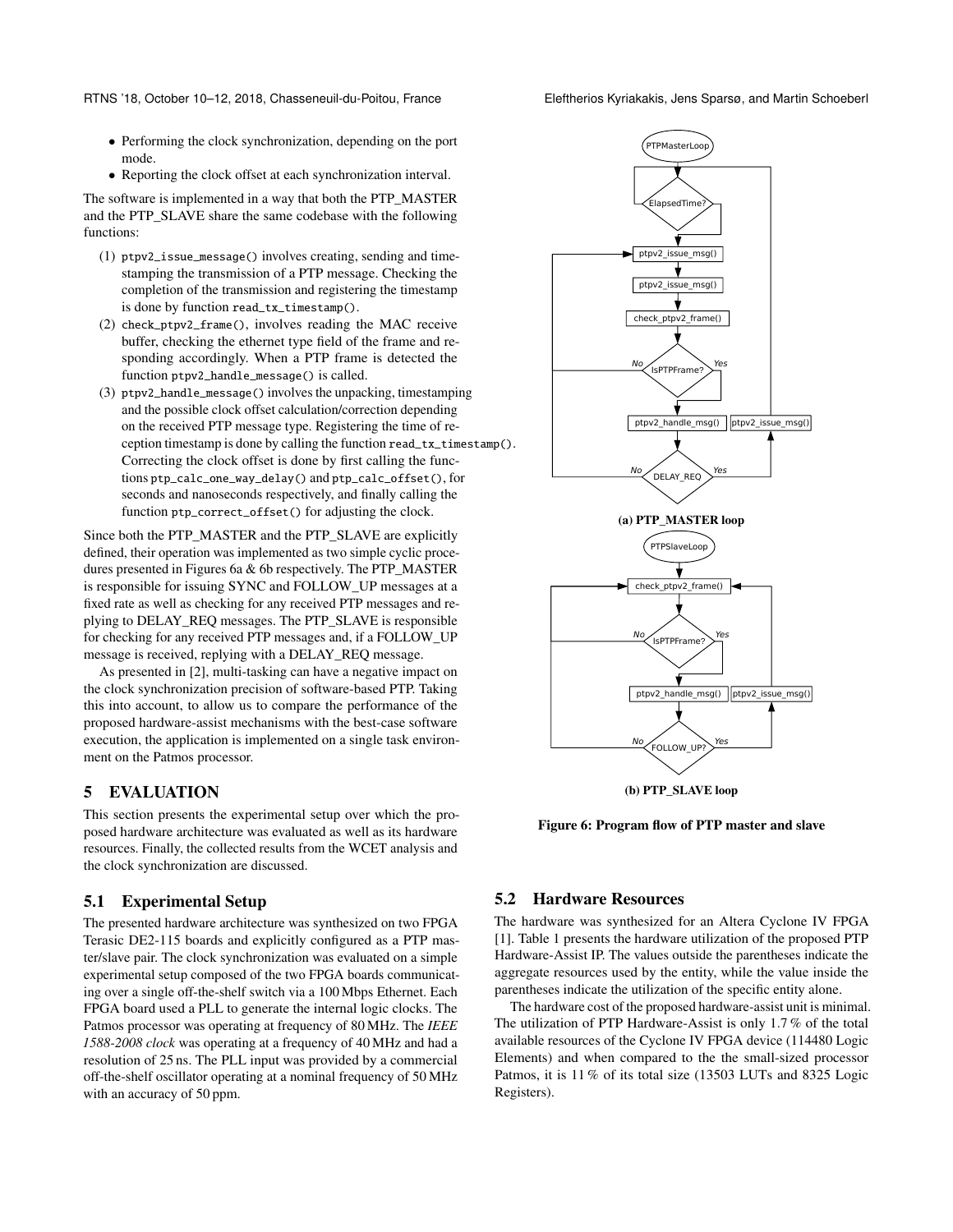<span id="page-6-0"></span>Table 1: Hardware-assist Architecture Resource Utilization

| Entity                      | <b>Combinational LUTs</b> | <b>Logic Registers</b> |
|-----------------------------|---------------------------|------------------------|
| PTP Hardware-Assist         | 1485 (82)                 | 1182 (142)             |
| MIITimestampUnit            | 454 (376)                 | 402 (327)              |
| DeserializePHYbyte          | 13(13)                    | 11(11)                 |
| <b>DeserializePHYBuffer</b> | 65(65)                    | 64 (64)                |
| RTC.                        | 431 (431)                 | 234 (234)              |

Table 2: WCET Analysis of PTP Software Stack

<span id="page-6-1"></span>

| <b>Function</b>          | WCET                |                    |
|--------------------------|---------------------|--------------------|
|                          | <b>Clock Cycles</b> | Time (at 80 MHz)   |
| $ptpv2_issue_msq()$      | 2560141             | $32 \,\mathrm{ms}$ |
| readTXTimestamp()        | 5                   | $62.5$ ns          |
| check_ptpv2_frame()      | 684                 | $8.55$ us          |
| ptpv2_handle_msg()       | 3893                | 48.6 us            |
| readRXTimestamp()        | 5                   | $62.5$ ns          |
| ptp_correct_offset()     | 66                  | $850$ ns           |
| ptp_calc_offset()        | 4                   | $50$ ns            |
| ptp_calc_one_way_delay() | 7                   | $87.5$ ns          |

#### 5.3 WCET Analysis

To reveal possible sources of jitter, as well as to estimate the processor load involved in the execution of the PTP software-stack, a formal WCET analysis was performed using the tool *platin* [\[8\]](#page-8-7) and the results are presented in Table [2.](#page-6-1)

The WCET revealed that the worst-case delay between the arrival of a PTP message and the software capturing the timestamp to be 8.6 us. This includes the software packing/unpacking the frame plus registering the time of arrival/departure that amounts to  $685 + 5 =$ 689 WCET clock cycles. As shown in Equation [3](#page-2-1) this can lead to significant error in the calculated clock offset and consecutively lead to jitter. If hardware-based timestamping is used, the worstcase delay of 689 clock cycles does not introduce any jitter, since the timestamp has already been captured in hardware and thus the software only needs to read the stored value.

Furthermore, the WCET analysis of functions ptpv2\_issue\_msg() and ptpv2\_handle\_msg() showed that there is a significant overhead in the processor to execute the PTP protocol.

We propose as future work a complete in-hardware implementation of the PTP synchronization. Building up from the presented results, the proposed hardware-assist architecture can be extended with the addition of a PTP message generator controller. This is hypothesized to both minimize jitter but also significantly reduce the processor load especially in multi-tasking environments where the precision of PTP can be reduced significantly [\[2\]](#page-8-8). This will also allow for greater scalability on large scale networks, were devices require more than one ethernet ports to synchronize using PTP.

#### 5.4 Clock Synchronization

To evaluate the clock synchronization, the PTP\_SLAVE was configured to report, over serial a port, the calculated clock offset at each PTP synchronization interval (after all four timestamps were

gathered). To best evaluate the performance of the proposed implementation, four sets of results were collected by testing different combinations of implementation, namely:

- software-based timestamping
- hardware-based timestamping
- abrupt clock updates
- clock rate control adjustment

As a base of comparison to the evaluation of the results and to determine the static drift between the master and slave clocks on the two FPGA boards, measurements were gathered using PTP but without implementing any corrections or adjustments to the slave clock. Figure [7](#page-7-1) presents the PTP slave's clock offset as calculated after an initial correction and no further adjustments. The relative drift was estimated at an average of 34 us/sec, which corresponds to 34 ppm and illustrates the need for accurate synchronization.

First, the effects of the proposed hardware-based timestamping against software-based timestamping were compared in terms of jitter as standard deviation. Figure [8](#page-7-2) presents the results from 18000 collected samples from two different measurements with a *SYNC* period of 0.5 ms. The calculation used only abrupt updates for correcting the clock offset, to clearly reveal the influence of the timestamping mechanism. The hardware-based timestamp mechanism managed to reduce jitter to a standard deviation of 49.8 ns, while software-based timestamping could only achieve a standard deviation of 95.3 ns.

Secondly, the effects of the proposed rate control mechanism were investigated in terms of accuracy (avg. mean) of the calculated offset. The measurements presented in Figure [8](#page-7-2) show that there is an avg. mean offset of 154 ns. This offset is introduced by the time it takes to read the clock, add the delay and write-back the new value into the clock. Figure [9](#page-8-15) presents and compares the improved avg. mean using the proposed rate control mechanism against the achieved accuracy using only abrupt updates. The data were collected from two different measurements that both used a 0.5 ms *SYNC* message period and hardware-based timestamping. The achieved achieved accuracy of rate-control was within 17 ns with a std. deviation of 48.7 ns.

The results show that the timestamping method influences the jitter of the calculated offset, while the clock adjustment method was mainly responsible for the accuracy of the achieved synchronization but also revealed a slight improvement in jitter.

The proposed PTP Hardware-Assist implementation offers submicrosecond clock synchronization of an avg. mean of −17.3 ns and a jitter of approx. 48.7 ns with a worst-case clock offset of 138 ns. The results improve the worst-case synchronization offset of 500 ns that was achieved when using only software-based timestamping and abrupt updates. The presented results also achieve better worst-case offset when compared to the related architecture of the STM32F107xx microprocessor, which as characterized by [\[29\]](#page-9-8) it achieves a worst-case offset of 260 ns. Moreover, the achieved performance is comparable to the clock synchronization of a commercial PTP-capable Ethernet PHY transceiver that is presented in [\[12,](#page-8-11) [18\]](#page-9-12), and allows for an avg. mean of 10 ns and a jitter of approximately 50 ns.

We propose as future work to extend the experimental setup and evaluate the presented architecture over a large-scale TSN network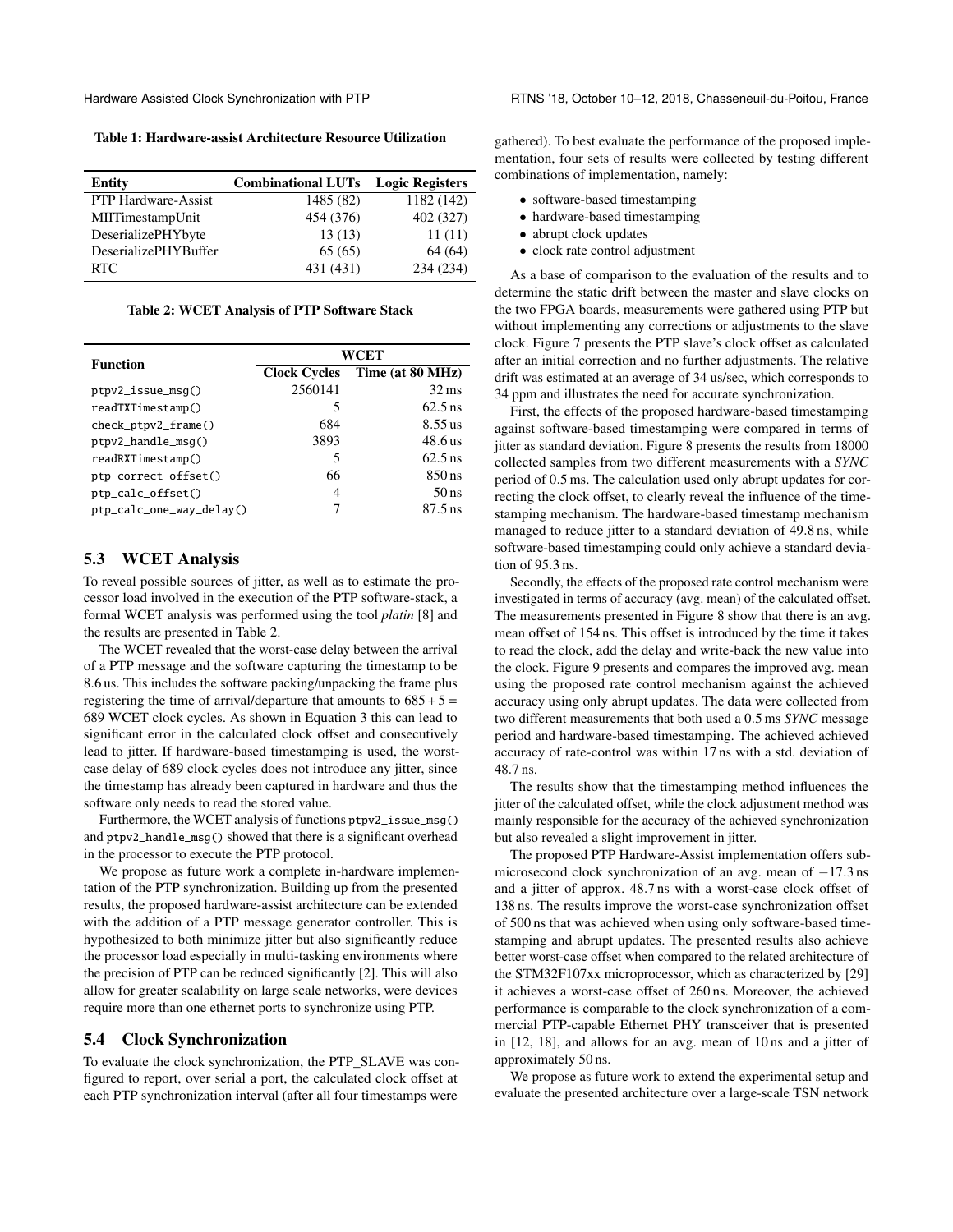<span id="page-7-1"></span>



<span id="page-7-2"></span>

Figure 8: PTP-Slave clock offset timestamping method comparison between software-based (top) and hardware-based (bottom).

composed of multiple T-CREST nodes. It is hypothesized that traffic load and multiple-hops will have a negative effect on the clock synchronization precision between network nodes due to an increased transit time of PTP messages, as shown in the analysis of [\[7\]](#page-8-12) [\[2\]](#page-8-8). In addition we plan to increase the resolution of the *clock counter*. Finally, the WCET analysis highlighted the need for hardware-based timestamping as well as revealed how time intensive the execution of PTP is. Based on the results we plan to investigate a complete in-hardware solution for performing the PTP synchronization, including transmission of PTP frames, that will effectively reduce the processor load of network devices as well as provide transparent to the user clock synchronization.

#### 5.5 Source Access

The presented hardware-architecture is integrated with the opensource project T-CREST which is hosted at [\[25\]](#page-9-15). The PTP Hardware-Assist design can be found at *[https:// github.com/t-crest/ patmos/](https://github.com/t-crest/patmos/tree/master/hardware/src/main/scala/ptp1588assist)*

*[tree/master/ hardware/ src/main/ scala/ ptp1588assist](https://github.com/t-crest/patmos/tree/master/hardware/src/main/scala/ptp1588assist)*. The PTP software is part of the ethernet lib of Patmos and is available at *[https:](https://github.com/t-crest/patmos/tree/master/c/ethlib) [// github.com/t-crest/ patmos/tree/master/c/ethlib](https://github.com/t-crest/patmos/tree/master/c/ethlib)*. To monitor the live offset from a connected PTP\_SLAVE T-CREST node, a visualization script was developed available at *[https:// github.com/t-crest/](https://github.com/t-crest/patmos/blob/master/c/ethlib/other/plotPTPOffset.py) [patmos/ blob/master/c/ethlib/ other/ plotPTPOffset.py](https://github.com/t-crest/patmos/blob/master/c/ethlib/other/plotPTPOffset.py)*

#### <span id="page-7-0"></span>6 CONCLUSION

This paper investigated the IEEE 1588-2008 Precise Time Protocol, which provides a global time reference for IEEE 802.1 TSN networks. We explored the design of a hardware-assisted implementation of PTP using a standard Ethernet PHY transceiver and finally implemented a hardware architecture that can achieve submicrosecond precision.

The proposed architecture was successfully integrated with the T-CREST and synthesized on FPGA with minimal hardware overhead. The PTP software stack was implemented on the time-predictable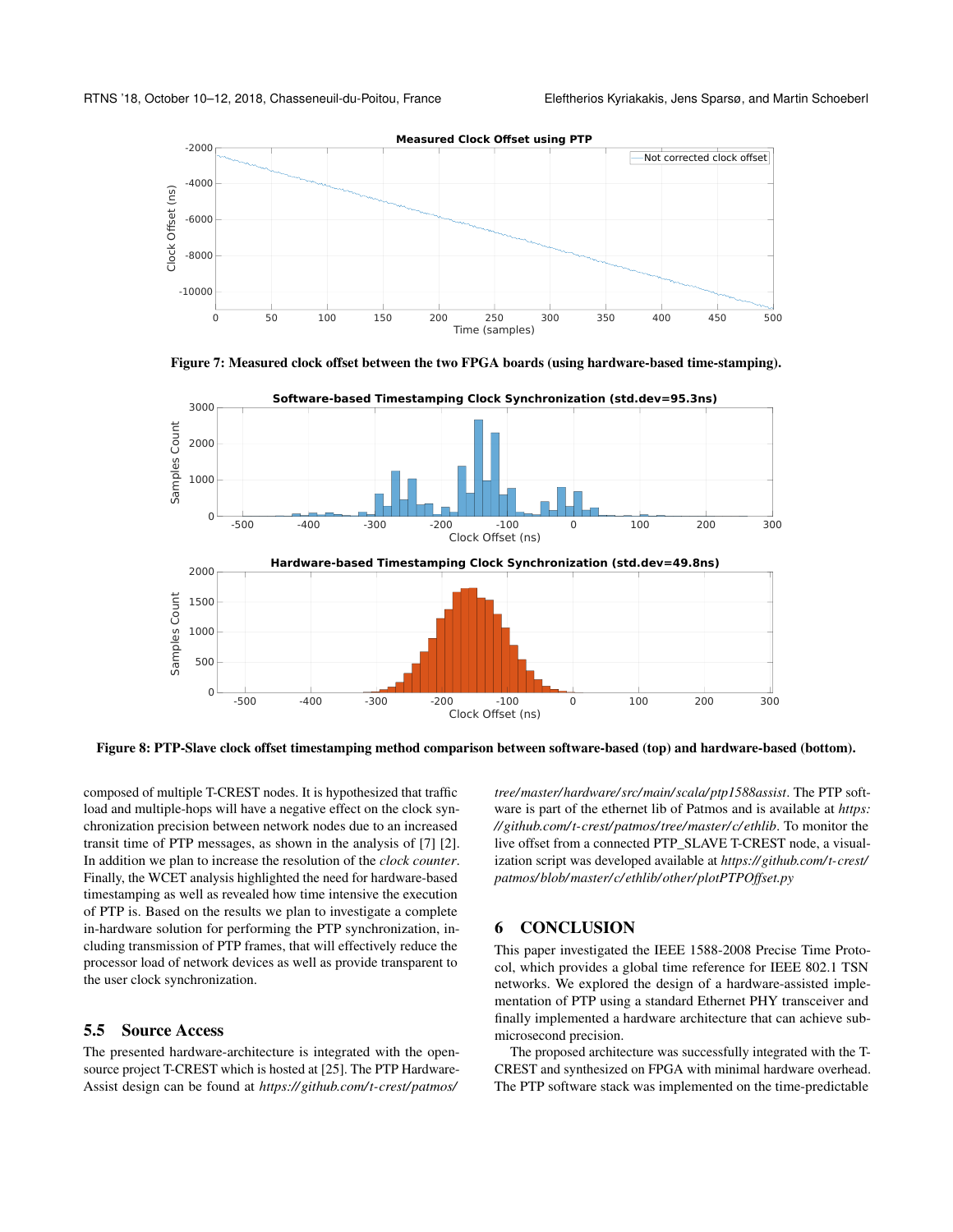<span id="page-8-15"></span>

#### Figure 9: PTP-Slave clock offset adjustment method comparison between abrupt-updates (top) and rate-control (bottom).

Patmos processor which allowed for a full WCET analysis of the application.

The clock synchronization was evaluated on an experimental setup, composed of two FPGA boards implementing the proposed architecture and communicating through a commercial off-the-shelf switch at 100 Mbps. The evaluation was performed using two metrics, jitter as standard deviation and accuracy as average mean, and data were collected over a variety of timestamping and clock adjustment combinations.

The results showed that the proposed architecture greatly improved the precision of software-based timestamping and it achieved comparable results with commercial off-the-shelf PTP-capable Ethernet PHY transceivers, showing that FPGA-based PTP clock synchronization is feasible.

# ACKNOWLEDGMENTS

This is work was part of the Fog Computing for Robotics and Industrial Automation (FORA) European Training Network (ETN) funded by the European Union's Horizon 2020 research and innovation programme under the Marie Sklodowska-Curie grant agreement No 764785.

#### REFERENCES

- <span id="page-8-14"></span>[1] ALTERA 2016. *Cyclone IV FPGA Device Family Overview*. ALTERA. Retrieved 03/07/2018 from [https://www.altera.com/en\\_US/pdfs/literature/hb/cyclone-iv/](https://www.altera.com/en_US/pdfs/literature/hb/cyclone-iv/cyiv-51001.pdf) [cyiv-51001.pdf](https://www.altera.com/en_US/pdfs/literature/hb/cyclone-iv/cyiv-51001.pdf)
- <span id="page-8-8"></span>[2] L Benetazzo, C Narduzzi, and M Stellini. 2007. Analysis of clock tracking performances for a software-only IEEE 1588 implementation. In *Proceedings of the Instrumentation and Measurement Technology Conference Proceedings (IMTC)*. IEEE, 1–6.
- <span id="page-8-1"></span>[3] Silviu S Craciunas, Ramon Serna Oliver, Martin Chmelík, and Wilfried Steiner. 2016. Scheduling real-time communication in IEEE 802.1 Qbv time sensitive

networks. In *Proceedings of the 24th International Conference on Real-Time Networks and Systems*. ACM, 183–192.

- <span id="page-8-0"></span>[4] Peter Danielis, Jan Skodzik, Vlado Altmann, Eike Bjoern Schweissguth, Frank Golatowski, Dirk Timmermann, and Joerg Schacht. 2014. Survey on real-time communication via ethernet in industrial automation environments. In *Proceedings of the Emerging Technology and Factory Automation (ETFA)*. IEEE, 1–8.
- <span id="page-8-3"></span>[5] John C. Eidson. 2006. *Measurement, Control, and Communication Using IEEE 1588* (1st ed.). Springer Science & Business Media.
- <span id="page-8-9"></span>[6] Friedrich Groß, Till Steinbach, Franz Korf, Thomas C Schmidt, and Bernd Schwarz. 2014. A hardware/software co-design approach for ethernet controllers to support time-triggered traffic in the upcoming IEEE TSN standards. In *Proceedings of the Fourth International Conference on Consumer Electronics–Berlin (ICCE-Berlin)*. IEEE, 9–13.
- <span id="page-8-12"></span>[7] Marina Gutiérrez, Wilfried Steiner, Radu Dobrin, and Sasikumar Punnekkat. 2017. Synchronization quality of IEEE 802.1 AS in large-scale industrial automation networks. In *Proceedings of the Real-Time and Embedded Technology and Applications Symposium (RTAS)*. IEEE, 273–282.
- <span id="page-8-7"></span>[8] Stefan Hepp, Benedikt Huber, Jens Knoop, Daniel Prokesch, and Peter P. Puschner. 2015. The platin Tool Kit - The T-CREST Approach for Compiler and WCET Integration. In *Proceedings 18th Kolloquium Programmiersprachen und Grundlagen der Programmierung, KPS 2015, Pörtschach, Austria, October 5-7, 2015*.
- <span id="page-8-4"></span>[9] Intel 2018. *Intel's Fog Reference Design Overview*. Intel. Retrieved 22/06/2018 from [https://www.intel.com/content/www/us/en/internet-of-things/](https://www.intel.com/content/www/us/en/internet-of-things/fog-reference-design-overview.html) [fog-reference-design-overview.html](https://www.intel.com/content/www/us/en/internet-of-things/fog-reference-design-overview.html)
- <span id="page-8-10"></span>[10] Hermann Kopetz, Astrit Ademaj, Petr Grillinger, and Klaus Steinhammer. 2005. *The time-triggered ethernet (TTE) design*. IEEE. 22–33 pages.
- <span id="page-8-6"></span>[11] Chris Lattner and Vikram S. Adve. 2004. LLVM: A Compilation Framework for Lifelong Program Analysis & Transformation. In *International Symposium on Code Generation and Optimization (CGO'04)*. IEEE Computer Society, 75–88.
- <span id="page-8-11"></span>[12] Yan Lin, Li Hao, and Tian Dan. 2011. Research and implementation in synchronized system of data acquisition based on IEEE 1588. In *Proceedings of the 10th International Conference on Electronic Measurement & Instruments (ICEMI)*, Vol. 2. IEEE, 198–201.
- <span id="page-8-13"></span>[13] Maciej Lipiński, Tomasz Włostowski, Javier Serrano, and Pablo Alvarez. 2011. White rabbit: A PTP application for robust sub-nanosecond synchronization. In *Proceedings of the International IEEE Symposium on Precision Clock Synchronization for Measurement Control and Communication (ISPCS)*. IEEE, 25–30.
- <span id="page-8-5"></span>[14] David L. Mills. 2006. *Computer Network Time Synchronization: The Network Time Protocol*. CRC Press.
- <span id="page-8-2"></span>[15] Institute of Electrical and Electronics Engineers. 2008. *1588-2008 - IEEE Standard for a Precision Clock Synchronization Protocol for Networked Measurement and Control Systems*. IEEE.